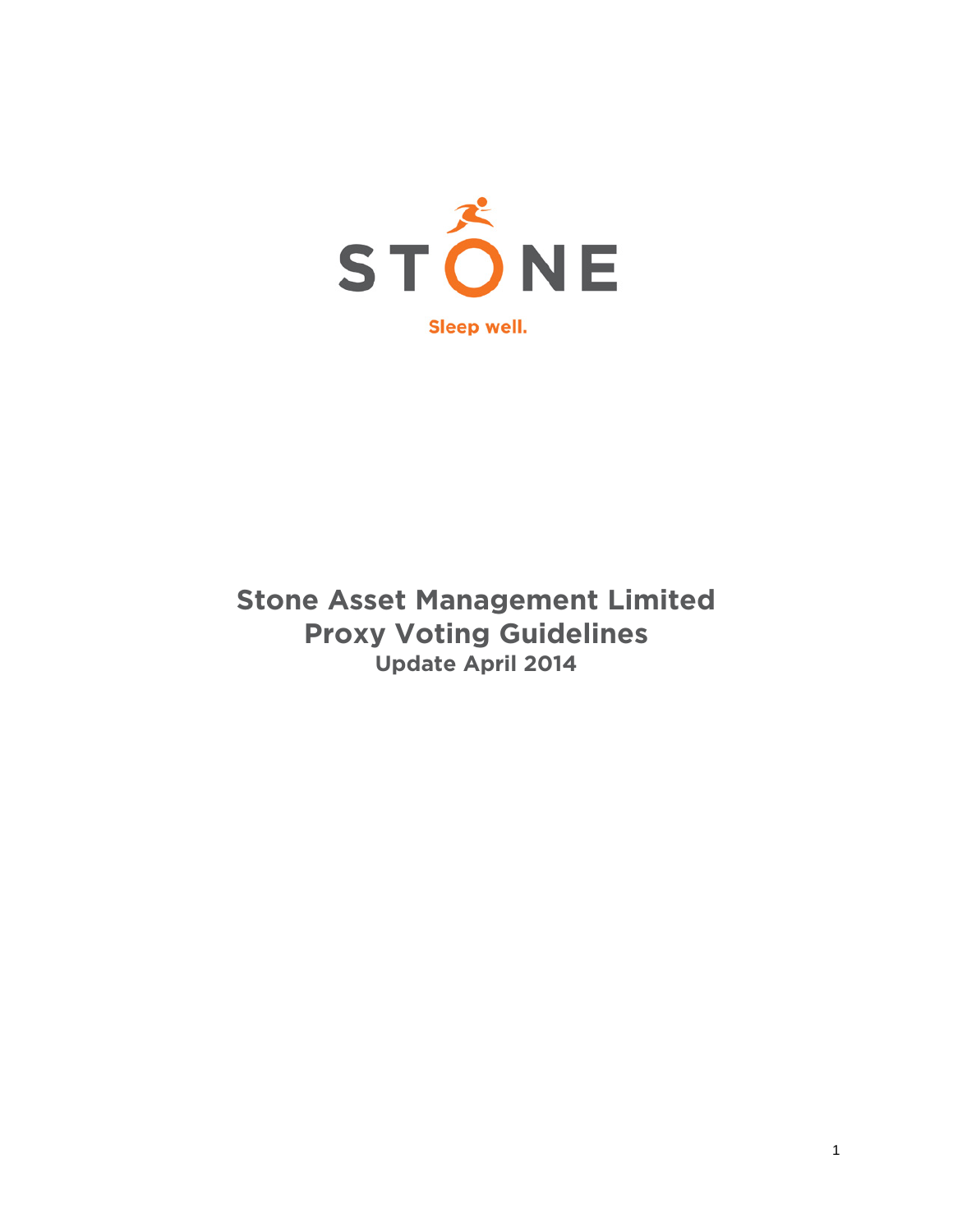# PROXY VOTING GUIDELINES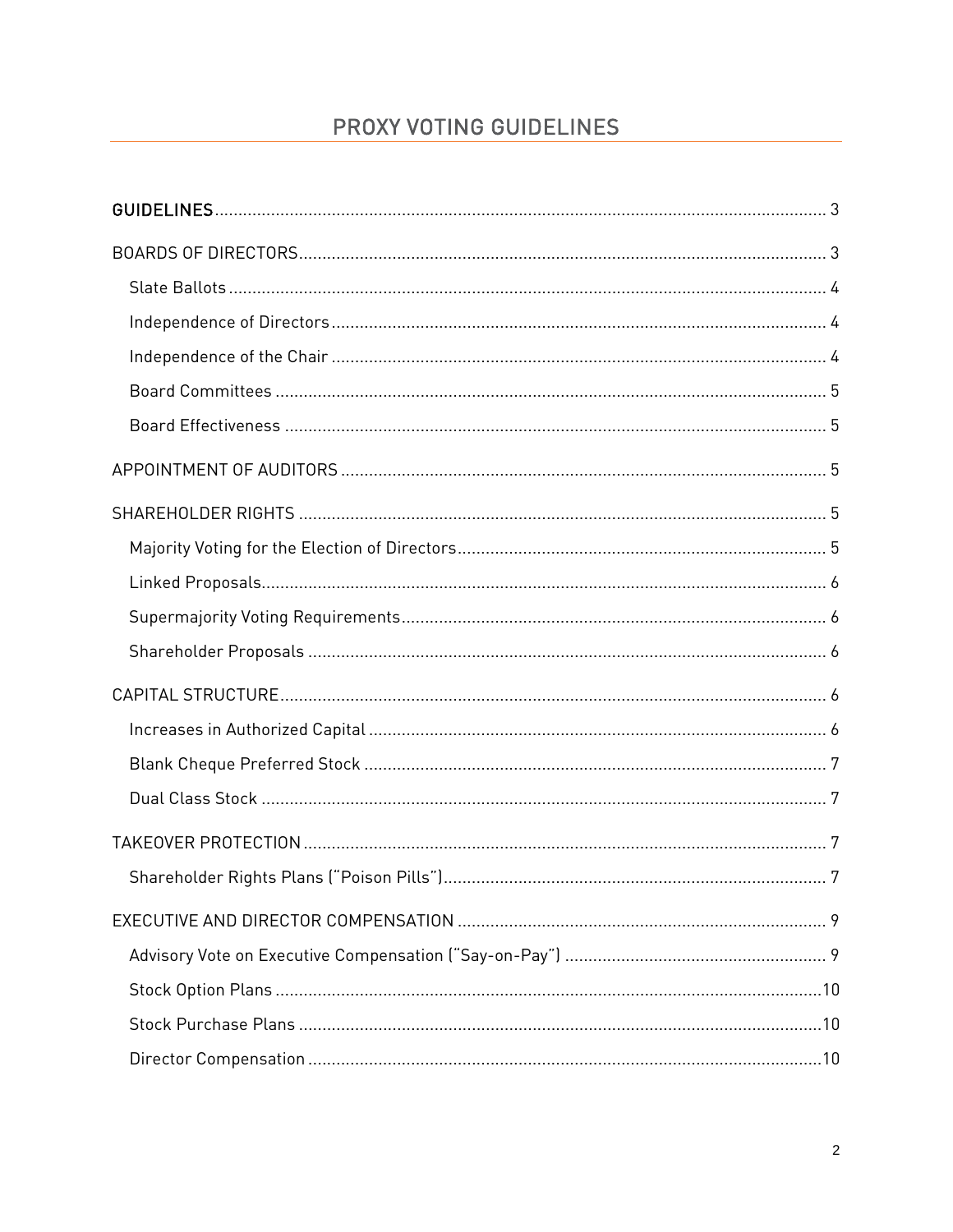# <span id="page-2-0"></span>GUIDELINES

Stone Asset Management Limited ("Stone"), as a portfolio manager, has an obligation to act in the best interests the accounts it manages. This responsibility includes exercising the voting rights of the securities held in clients' accounts are voted in a manner that serves their best interests. Stone has established proxy voting policies and procedures with a view to ensuring that proxies are voted in the best interests of clients and enhancing the long-term value of portfolio securities.

While the Guidelines are intended to reflect the Stone's general position on certain issues, Stone retains the discretion to depart from the Guidelines on any particular proxy vote depending upon the facts and circumstances. Stone reviews the Guidelines on a periodic basis to ensure they remain consistent with Stone's overall guiding principles and investment philosophy.

Stone will generally vote in favour of managements' proposals on routine matters.

In the event if a perceived or actual conflict of interest involving the exercise of proxy voting rights, the proxy will be voted in a manner consistent with the Guidelines.

We may change our guidelines from time to time in response to governance practices, without providing notice of these changes to you. However, the most recent copy will be on our website www.stoneco.com or you may contact us at (416-364-9188) to request our current Proxy Voting Guidelines.

# <span id="page-2-1"></span>BOARDS OF DIRECTORS

The board of directors of a corporation must act in the best interests of the corporation. The board of directors is responsible for ensuring that the management of the company performs in such a way as to maximize long-term shareholder value for all shareholders. The board's key functions are to approve the direction of corporate strategy, supervise risk management and evaluate the performance of the company and of management.

Votes for or against nominees to a board of directors can be a means for shareholders to express satisfaction or dissatisfaction with a board's oversight of management and the state of corporate governance of the corporation.

Votes on individual director nominees are made on a case-by-case basis. The factors to consider when voting for individual director nominees are detailed below:

- Independence of the board and key board committees;
- Attendance at board and committee meetings;
- Conflicts of interest;
- Long-term corporate performance;
- Director's ownership in the corporation;
- Compensation practices;
- Corporate governance practices;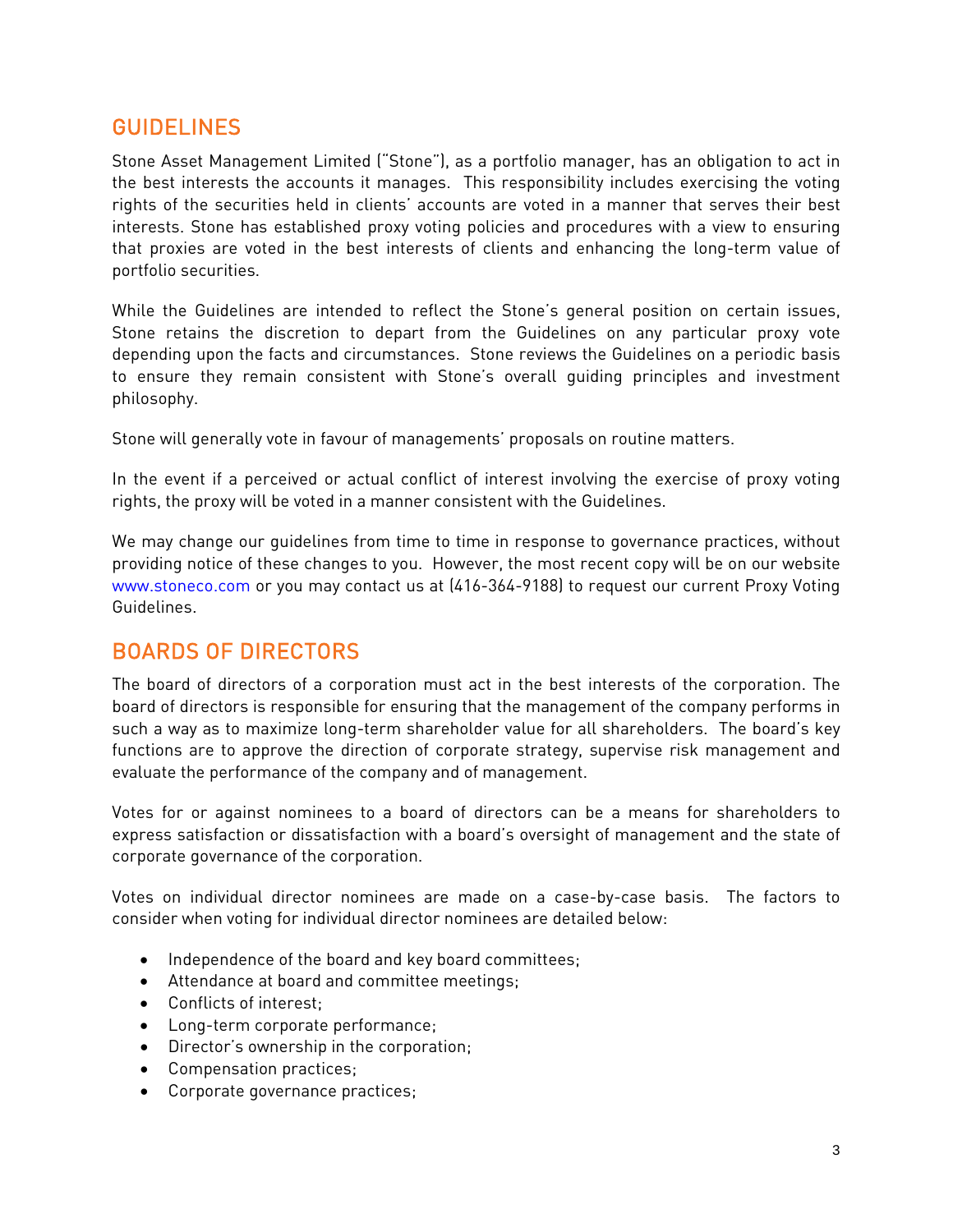- Board accountability; and
- Adoption of a majority voting policy (directors must be elected by a majority of votes cast).

# <span id="page-3-0"></span>Slate Ballots

Effective 2013, the TSX introduced rules that require issuers to elect directors individually and on an annual basis, effectively ending the practice of electing boards as a slate. Issuers traded on other exchanges such as the TSX Venture Exchange or Canadian National Stock Exchange are not subject to the new rules. It is our preference to vote on director nominees individually as slate ballots are generally an impediment to corporate governance and director accountability.

#### Voting Guideline

In deciding upon a vote for or against a slate of directors, factors such as historical corporate performance and governance should be considered. In addition we monitor independence, attendance, stock ownership, conflicts of interest, diversity, compensation practices and the number of boards on which a director serves.

### <span id="page-3-1"></span>Independence of Directors

The majority of the members of the Board of Directors should be independent from the corporation and management, to ensure directors are aligned with the best interests of the corporation and its shareholders.. A director is independent if he or she has no direct or indirect material business, personal or economic relationship with the corporation, its executives or other board members. A material relationship is any relationship that can be reasonably expected to interfere with the exercise of individual judgment.

#### Voting Guideline

Generally vote against the election of directors if a majority of the candidates for the board of directors are not independent.

# <span id="page-3-2"></span>Independence of the Chair

It is a matter of good governance for an independent director to be appointed chair of the board. The board chair and CEO are distinct jobs with different responsibilities, warranting the need for separate individuals to fulfill each role. An independent chair is one of the primary mechanisms by which board independence is maintained. In cases where such separation of the CEO and Chair does not exist, an independent lead director should be appointed.

## Voting Guideline

Generally vote against boards where a lack of separation between the CEO and the chair exists. If such separation does not exist, consideration will be given where there is a strong history of good corporate performance and governance or where a strong, independent board leader has been appointed.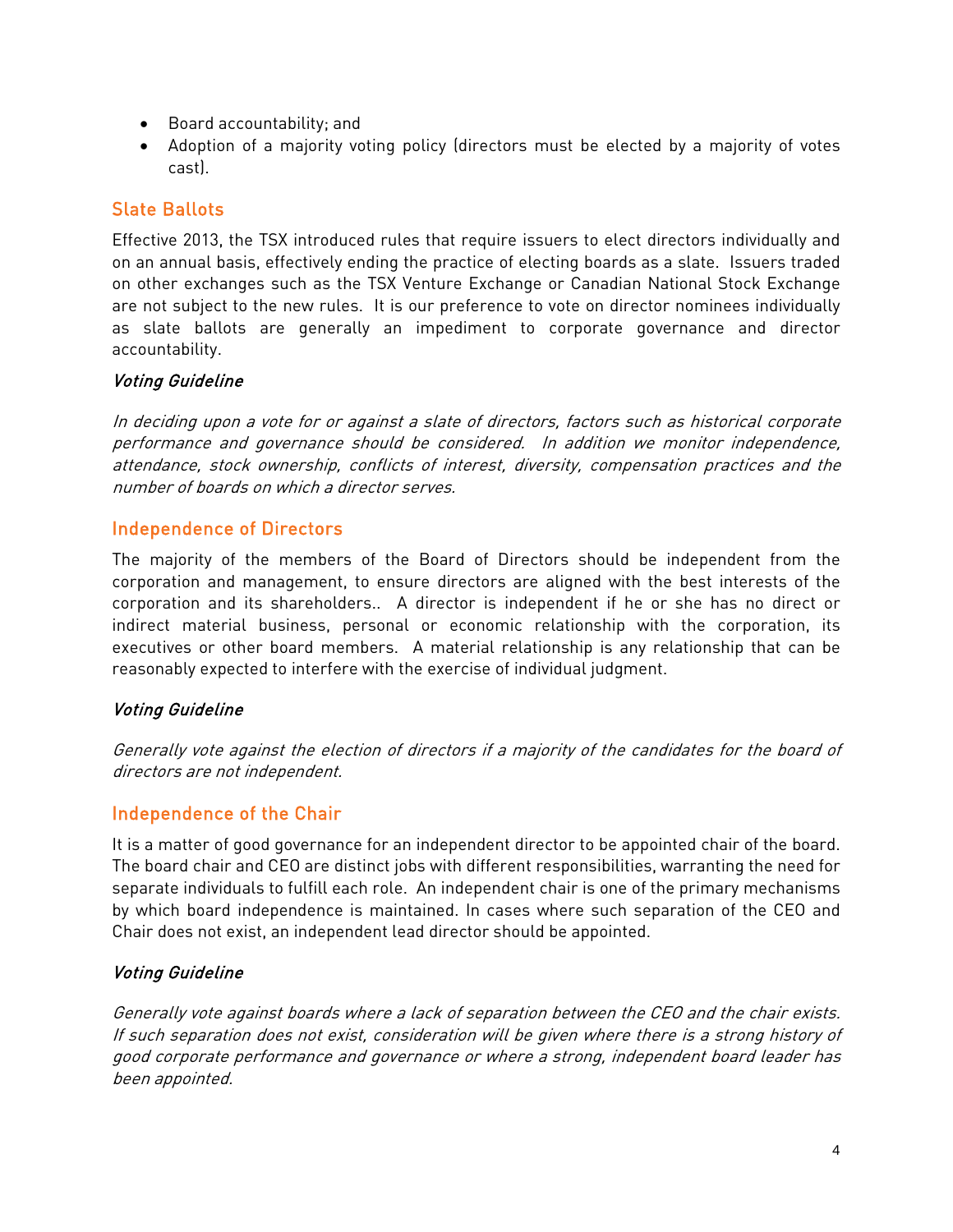#### <span id="page-4-0"></span>Board Committees

In addition to having a majority of independent directors on the full board, we encourage all companies to adopt the practice of having independent directors for each of the key committees: the audit, compensation and nominating/corporate governance committees.

#### Voting Guideline

Votes for directors generally withheld for non-independent directors who are members of key committees.

### <span id="page-4-1"></span>Board Effectiveness

The number of directors on a board is important to board effectiveness. The board should be large enough to adequately to perform its responsibilities yet not be so large that it becomes cumbersome. Boards should include directors with appropriate and diverse experience and knowledge. Cross-directorships are not encouraged.

#### Voting Guideline

Consider the appropriateness of the number of directors, their attendance record, their experience and knowledge and their effectiveness when deciding whether to vote for directors.

# <span id="page-4-2"></span>APPOINTMENT OF AUDITORS

The auditor's role is crucial in the integrity and transparency of the financial information necessary for protecting shareholder value.

#### Voting Guideline

Generally support the audit committee's recommendation regarding the selection of auditors and granting the board the authority to fix auditor's fees. Votes may be withheld where the fees for non-audit services appear excessive.

# <span id="page-4-3"></span>SHAREHOLDER RIGHTS

#### <span id="page-4-4"></span>Majority Voting for the Election of Directors

Majority voting requires that each nominee receive the affirmative vote of at least a majority of shareholder votes cast in an election. Beginning 2013, TSX listed issuers are required to disclose annually in their management information circulars whether they have adopted a majority voting policy and if they have not, they must explain why such a policy has not been adopted. Companies should adopt a majority vote standard for the election of directors. If a nominee does not receive support of a majority of the votes cast, the director should not be elected (except in cases of contested elections).

#### Voting Guideline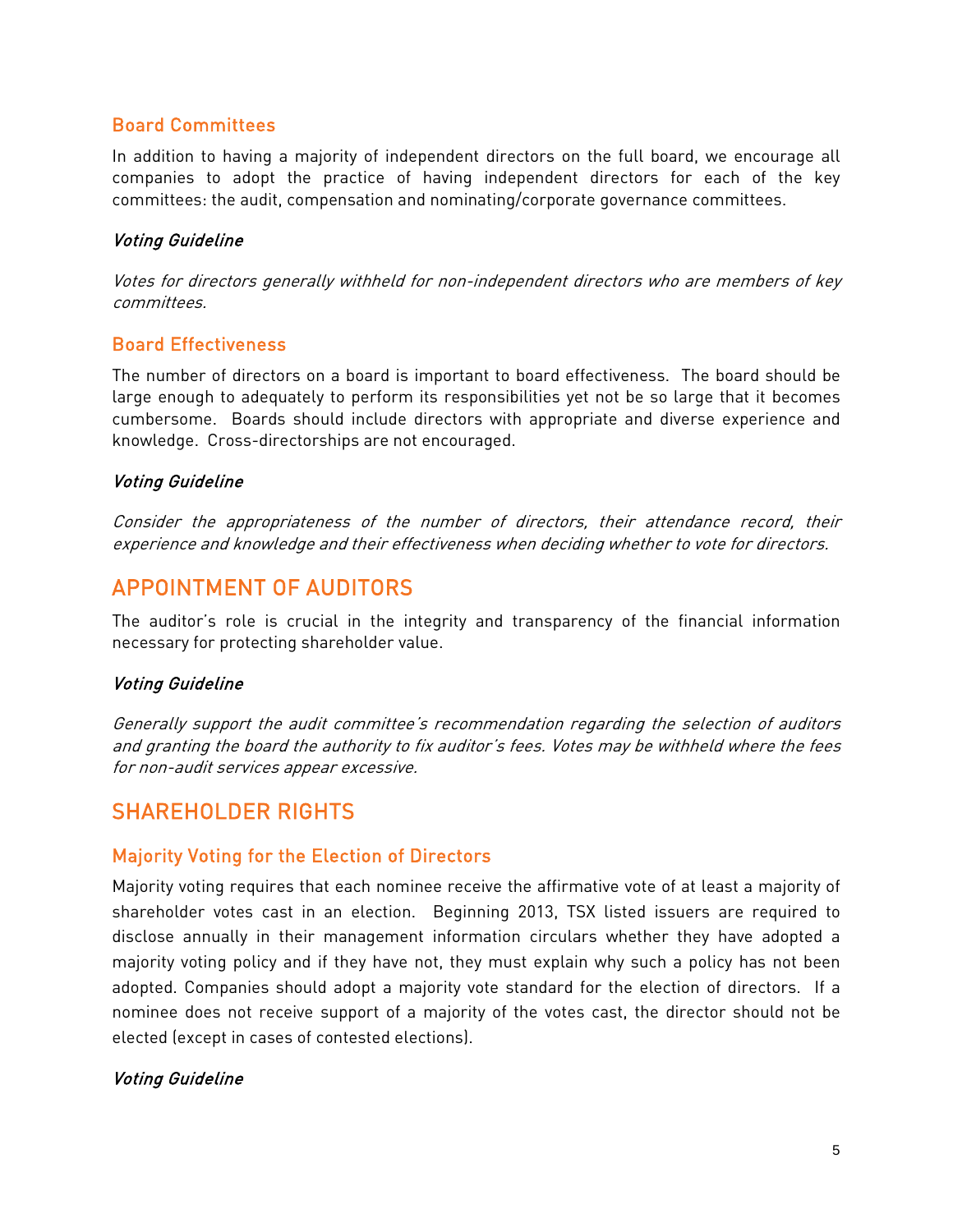Generally vote for resolutions requesting the corporation's bylaws be changed to stipulate that directors be elected with a majority of votes.

# <span id="page-5-0"></span>Linked Proposals

Linked proposals bundle two or more unrelated issues together into one vote. Linked proposals may be used to pass proposals shareholders may otherwise not approve if they were presented separately.

### Voting Guideline

Vote against "linked proposals" where one or more of the proposals is not in the best interests of shareholders.

# <span id="page-5-1"></span>Supermajority Voting Requirements

Super-majority voting requirements are designed to deter hostile takeovers by imposing voting approval above levels required by corporate statutes. Generally, such requirements are favoured by dominant or controlling shareholders, while minority shareholder rights are constrained.

## Voting Guideline

Vote against proposals to increase the number of voters at a level above that required by statute. Vote for proposals to lower supermajority vote requirements.

# <span id="page-5-2"></span>Shareholder Proposals

Shareholders have the right to bring relevant proposals to the annual general meeting. We believe that these proposals should be included on the proxy ballot for consideration by all shareholders provided they deal with appropriate issues and are not used to air personal grievances or to obtain publicity. Certain proposals may diminish long-term shareholder value by imposing unreasonable constraints on the board and management.

## Voting Guideline

Vote for shareholder proposals on a case-by-case basis. Generally vote in favour of shareholder proposals that increase shareholder value and/or promote or protect shareholder rights.

# <span id="page-5-3"></span>CAPITAL STRUCTURE

## <span id="page-5-4"></span>Increases in Authorized Capital

Management may propose increases in the number of authorized but unissued shares. This can provide a company with flexibility needed to deal with changing financial conditions, for example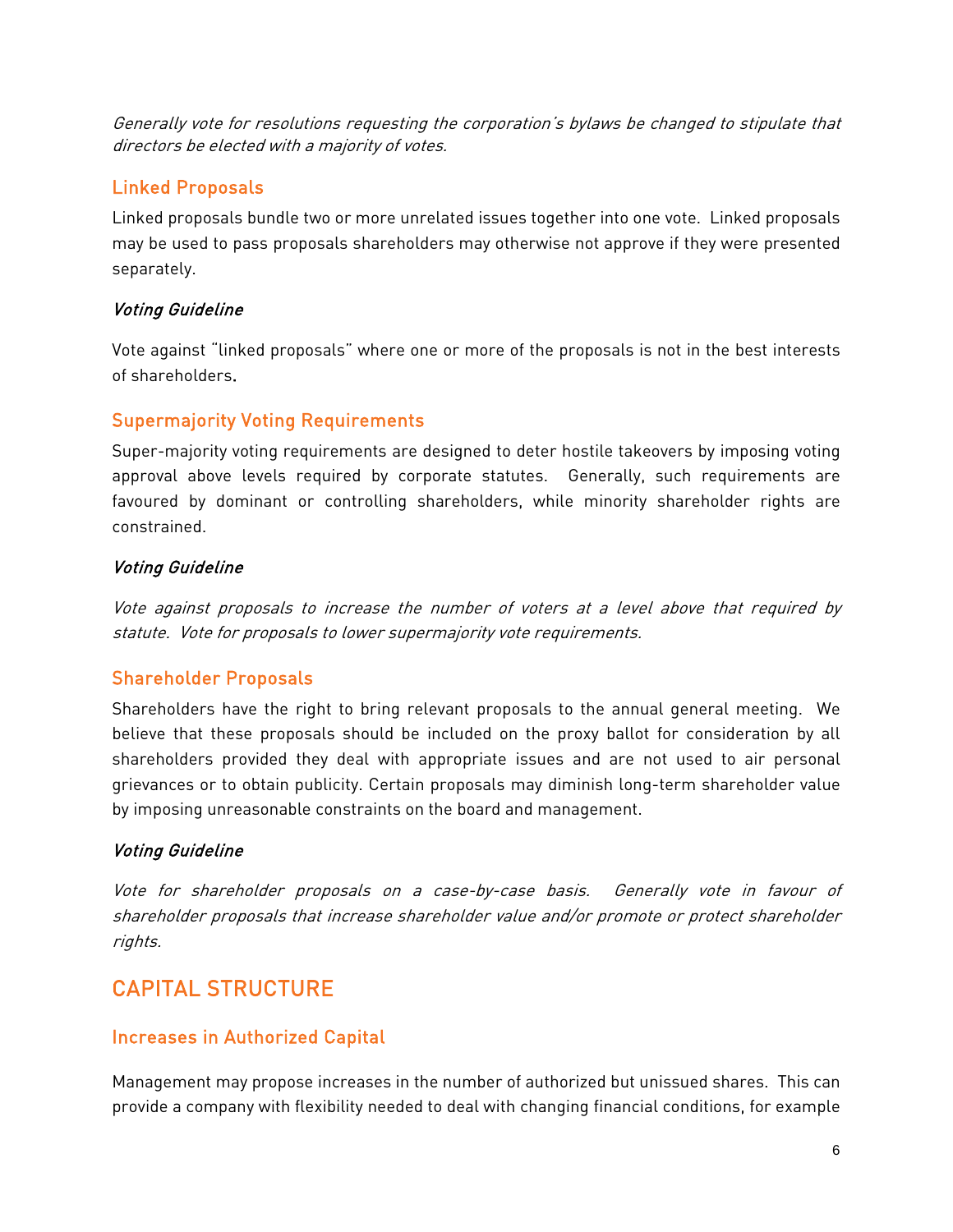to implement a stock split or to aid in a restructuring or acquisition. Management should provide a detailed plan for the use of proceeds which should meet a specific business need.

#### Voting Guideline

Vote case-by-case on proposals to increase the number of shares of common stock authorized for issuance. Vote against proposals to approve unlimited capital authorization.

# <span id="page-6-0"></span>Blank Cheque Preferred Stock

Blank cheque preferred shares give the board of directors discretion over the conditions of the stock, including dividend, conversion, and other rights of these shares.

### Voting Guideline

Generally vote against proposals to create or increase blank cheque preferred shares.

# <span id="page-6-1"></span>Dual Class Stock

Dual class capitalization structures involve two classes of common shares with different voting rights. Generally, the shares that have lower or fewer voting rights pay a higher dividend and can be transferred more easily than the shares that have superior voting rights. This structure allows management, or a minority group, to maintain control of the corporation by keeping the shares with superior voting rights.

These classifications violate the principle of "one share, one vote" enabling management or a minority group to make changes to corporations without the support of the majority of shareholders.

#### Voting Guideline

Generally vote against the creation or extension of dual class voting stock with unequal voting rights.

# <span id="page-6-2"></span>TAKEOVER PROTECTION

The takeover protection measures that are available to boards and management can be a double-edged sword for shareholders. They can be used to protect shareholder value by defending the company from hostile takeover bids that do not represent a fair value for the company. However, they can also be used to entrench a board and management who may ultimately undermine shareholder rights and value.

## <span id="page-6-3"></span>Shareholder Rights Plans ("Poison Pills")

Poison pills are shareholder rights plans that can be used to defend a hostile takeover bid. They provide existing shareholders with the ability to purchase additional shares or to sell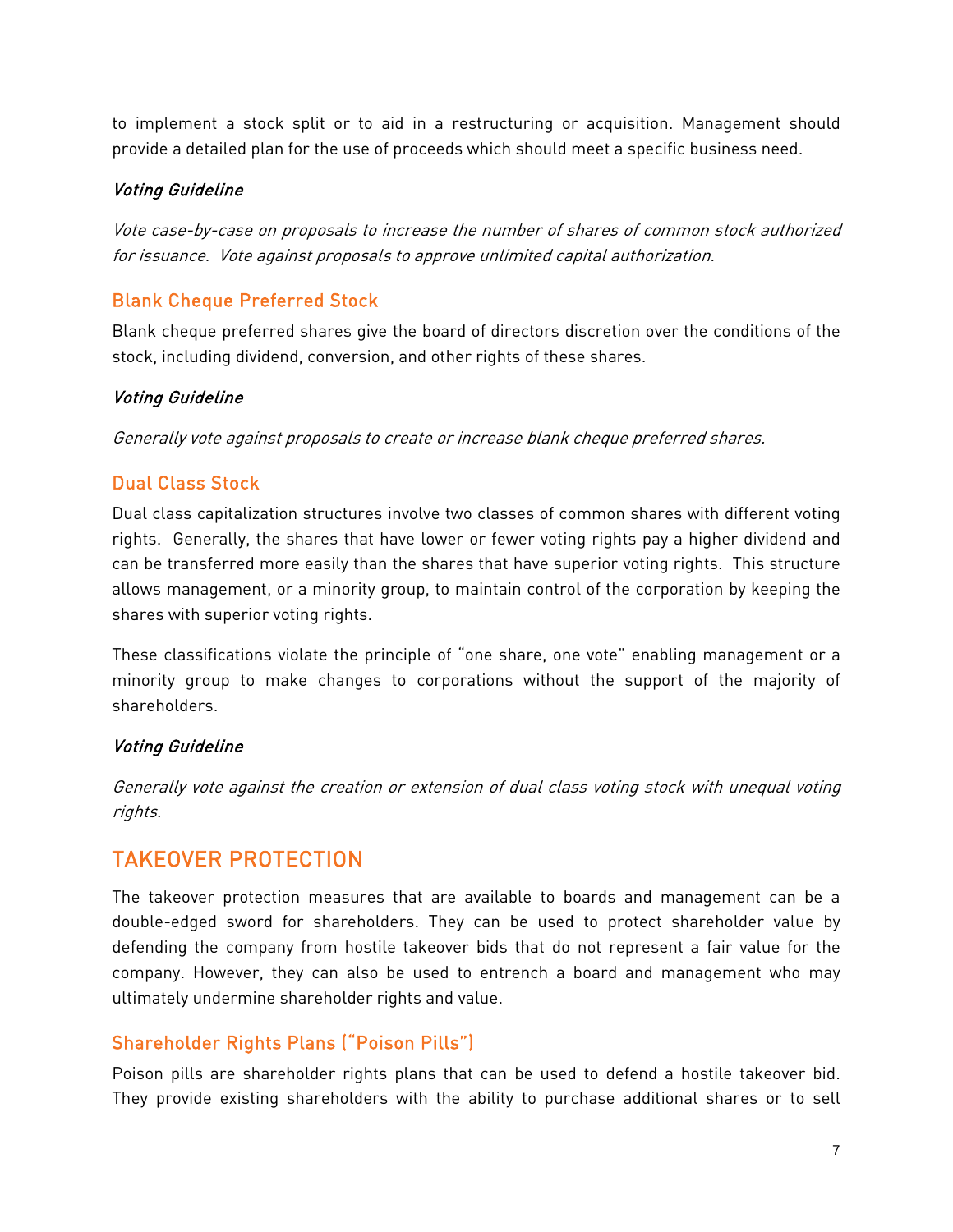shares at advantageous prices. This has the result of imposing a financial penalty on the potential acquirer.

Poison pills can be acceptable to shareholders if they ensure that all shareholders are treated equally and provide the board of the target company more time to search for a better alternative to the existing takeover bid.

### Voting Guideline

Vote case-by-case on management proposals to ratify a shareholder rights plan (poison pill) taking into account whether it conforms to 'new generation' rights plans and its scope is limited to the following two specific purposes:

- To give the board more time to find an alternative value enhancing transaction; and
- To ensure the equal treatment of all shareholders.

Vote against plans that go beyond these purposes if:

- a) The plan gives discretion to the board to either:
	- i) Determine whether actions by shareholders constitute a change in control;
	- ii) Amend material provisions without shareholder approval;
	- iii) Interpret other provisions;
	- iv) Redeem the rights or waive the plan's application without a shareholder vote; or
	- v) Prevent a bid from going to shareholders.
- b) The plan has any of the following characteristics:
	- i) Unacceptable key definitions;
	- ii) Flip over provision (allows stockholders to buy the acquirer's shares at a discounted price after the merger);
	- iii) Permitted bid period greater than 60 days;
	- iv) Maximum triggering threshold set at less than 20% of outstanding shares;
	- v) Does not permit partial bids;
	- vi) Bidder must frequently update holdings;
	- vii) Requirement for a shareholder meeting to approve a bid; and

viii)Requirement that the bidder provide evidence of financing.

- c) The plan does not:
	- i) Include an exemption for a "permitted lock up agreement";
	- ii) Include clear exemptions for money managers, pension funds, mutual funds, trustees and custodians who are not making a takeover bid; and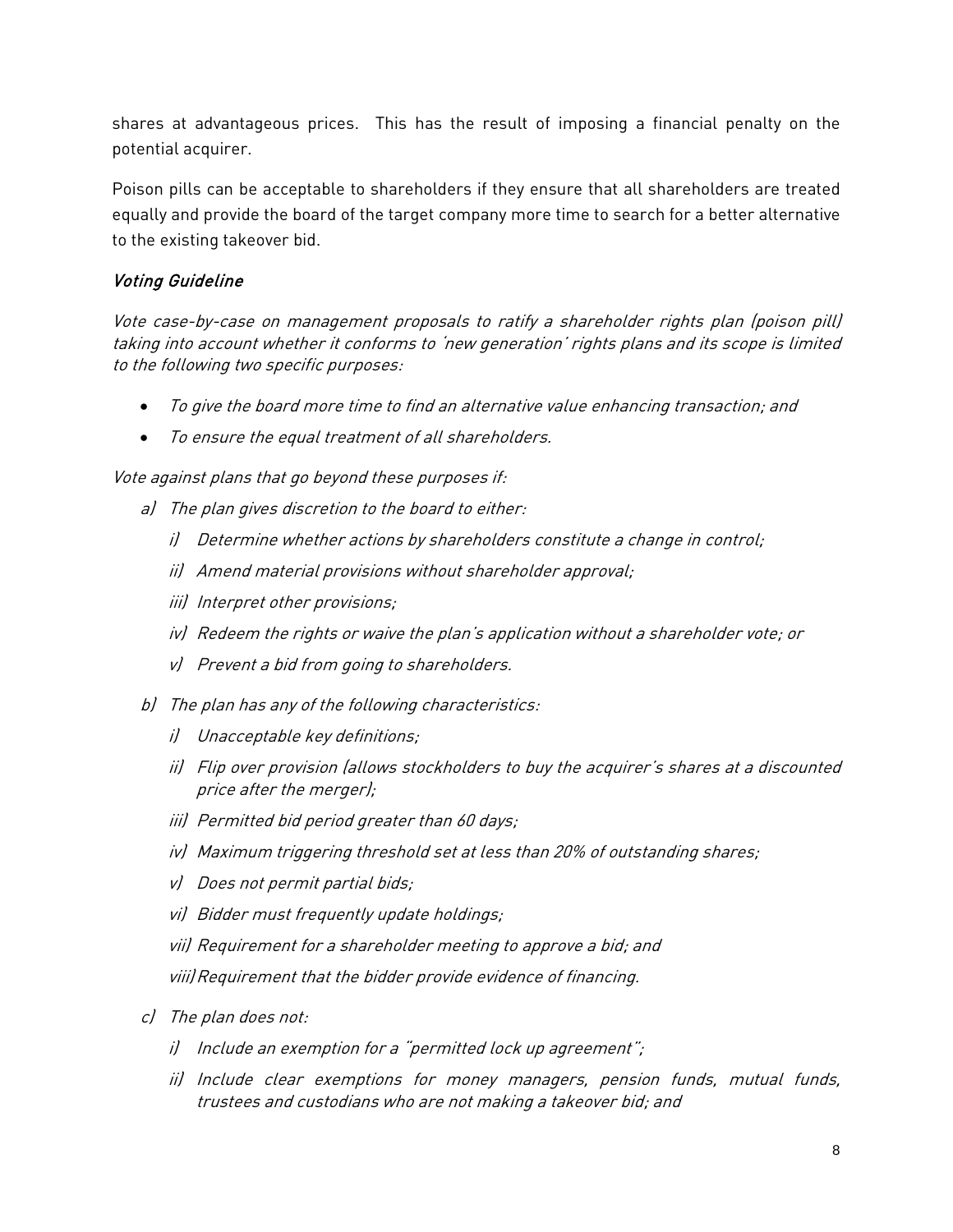iii) Exclude reference to voting agreements among shareholders.

# <span id="page-8-0"></span>EXECUTIVE AND DIRECTOR COMPENSATION

Executive and director compensation arrangements should be tied to long-term corporate performance and shareholder value. Total compensation should not be excessive and incentive plans should be tied to individual and corporate performance.

Equity Compensation plans should align management's interests with those of shareholders. Plans that are overly generous or excessively dilutive will not be supported.

The Executive Compensation Principles include:

Principle 1: "Pay for performance" should be a large component of executive compensation.

Principle 2: "Performance" should be based on measurable risk adjusted criteria, matched to the time horizon to ensure the criteria have been met.

Principle 3: Compensation should be simplified to focus on key measures of corporate performance.

*Principle 4:* Executives should build equity in their company to align their interests with shareholders.

Principle 5: Companies should limit pensions, benefits, and severance and change of control entitlements.

Principle 6: Effective succession planning reduces paying for retention.

#### Voting Guideline

Voting on a case-by- basis generally for compensation plans that follow the compensation principles outlined above.

## <span id="page-8-1"></span>Advisory Vote on Executive Compensation ("Say-on-Pay")

Many companies are adopting advisory votes on executive compensation policies. The policies provide an effective mechanism for enhancing transparency in setting executive compensation, improving accountability to shareholders and providing a link between pay and performance.

#### Voting Guideline

Voting on a case-by- basis generally for compensation plans that follow the compensation principles outlined above. Vote against proposals for compensation plans that are egregious or haven't been appropriately disclosed.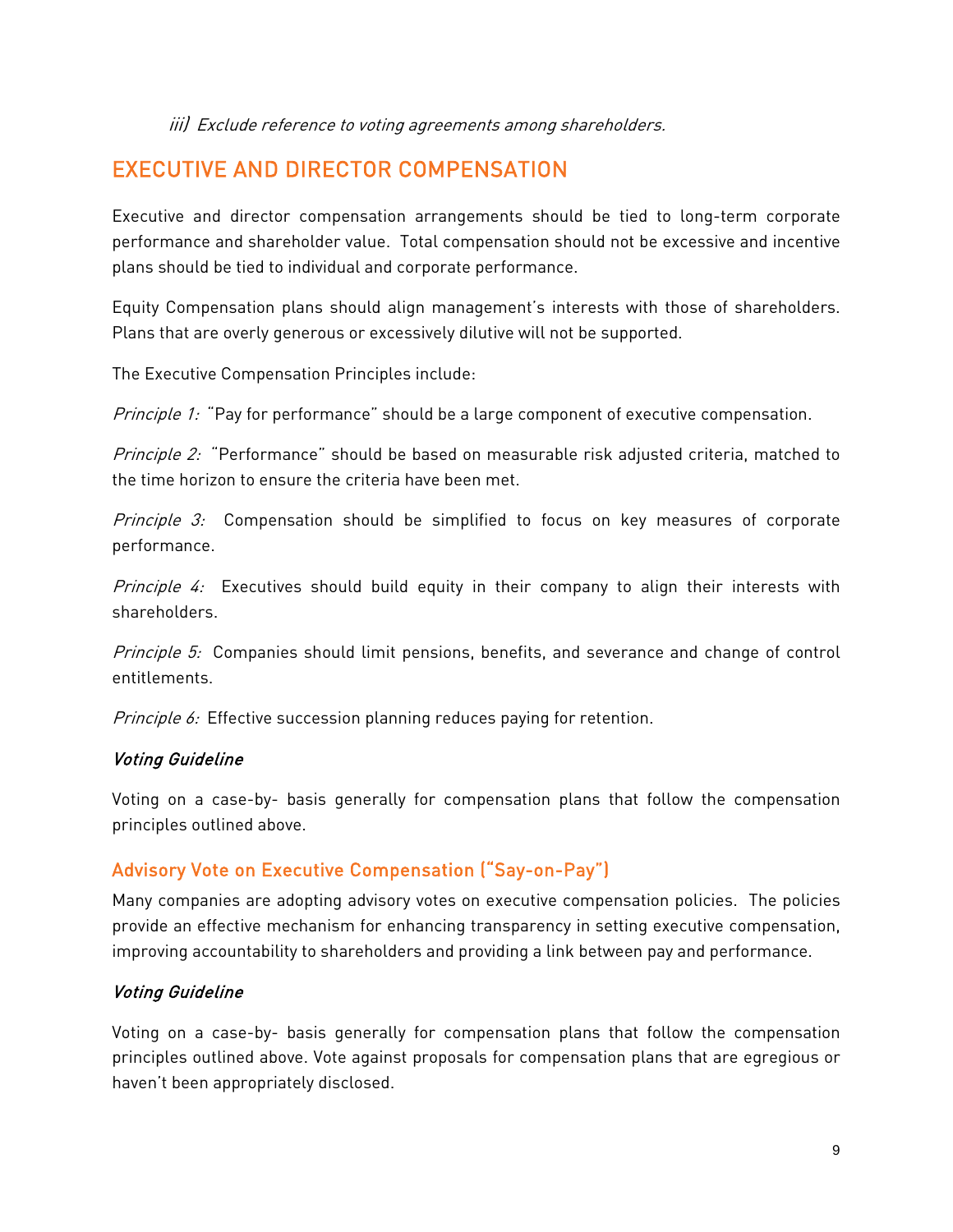# <span id="page-9-0"></span>Stock Option Plans

While stock options can be an appropriate way to compensate management, each plan should be scrutinized carefully to ensure that undesirable features are not included.

### Voting Guideline

Vote for stock option plans that contain features that align the interests of shareholders and management. Vote against plans that have any of the following features:

- a) Dilution of more than the greater of 10% in total or 1% per annum
- b) The ability to lower the strike price of outstanding options.
- c) Options are awarded at strike prices that are at a discount to the market price.
- d) Omnibus plans (where several types of awards are included in one plan) unless each individual type of award is appropriate.
- e) Evergreen plans (where options that have been exercised are loaded back into the pool available for grant).
- f) Accelerated vesting of awards in the event of a change in corporate control.
- g) Options vest immediately.
- h) Terms of more than ten years.
- i) Option ownership is concentrated among a small number of senior executives.

Vote for proposals to link vesting of options with appropriate performance measures.

## <span id="page-9-1"></span>Stock Purchase Plans

The interests of shareholders and employees are aligned if employees have the opportunity to become shareholders at a reasonable price. Employee stock purchase plans are an effective tool to facilitate this.

#### Voting Guideline

Generally vote for employee stock purchase plans with a purchase price of not less than 85% of market value, potential dilution of less than 10% and an appropriate hold period.

## <span id="page-9-2"></span>Director Compensation

Director compensation should be appropriate for the time and effort directors spend executing their duties. Directors who own the company's stock are generally better motivated to act in the interests of shareholders.